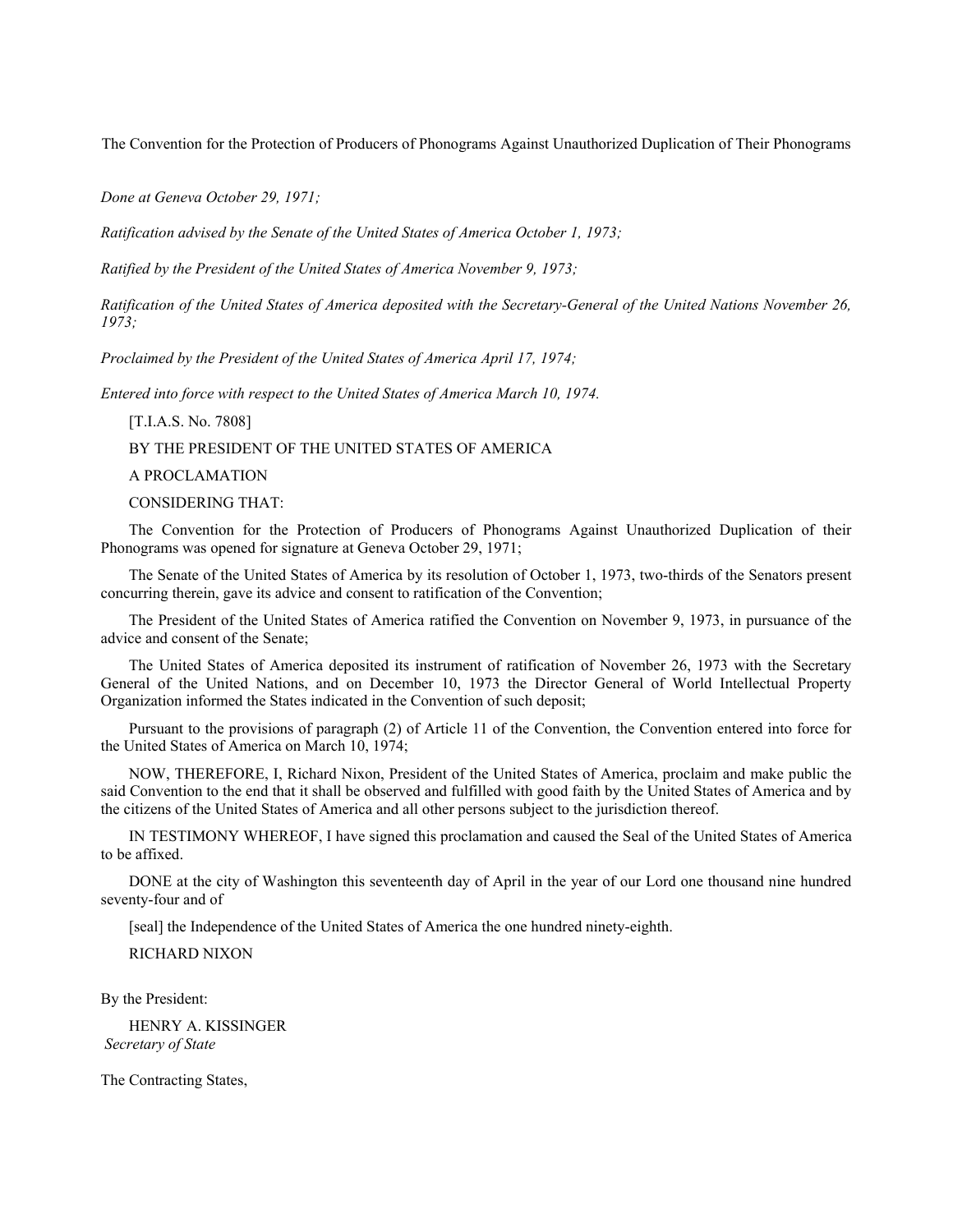concerned at the widespread and increasing unauthorized duplication of phonograms and the damage this is occasioning to the interests of authors, performers and producers of phonograms;

convinced that the protection of producers of phonograms against such acts will also benefit the performers whose performances, and the authors whose works, are recorded on the said phonograms;

recognizing the value of the work undertaken in this field by the United Nations Educational, Scientific and Cultural Organization and the World Intellectual Property Organization;

anxious not to impair in any way international agreements already in force and in particular in no way to prejudice wider acceptance of the Rome Convention of October 26, 1961, which affords protection to performers and to broadcasting organizations was well as to producers of phonograms;

have agreed as follows:

Article 1

For the purposes of this Convention:

(a) "phonogram" means any exclusively aural fixation of sounds of a performance or of other sounds;

(b) ''producer of phonograms'' means the person who, or the legal entity which, first fixes the sounds of a performance or other sounds;

(c) ''duplicate'' means an article which contains sounds taken directly or indirectly from the phonogram and which embodies all or a substantial part of sounds fixed in that phonogram;

(d) ''distribution to the public'' means any act by which duplicates of a phonogram are offered, directly or indirectly, to the general public or any section thereof.

Each Contracting State shall protect producers of phonograms who are nationals of other Contracting States against the making of duplicates without the consent of the producer and against the importation of such duplicates, provided that any such making or importation is for the purpose of distribution to the public, and against the distribution of such duplicates to the public.

#### Article 3

The means by which this Convention is implemented shall be a matter for the domestic law of each Contracting State and shall include one or more of the following: protection by means of the grant of copyright or other specific right; protection by means of the law relating to unfair competition; protection by means of penal sanctions.

### Article 4

The duration of the protection given shall be a matter for the domestic law of each Contracting State. However, if the domestic law prescribes a specific duration for the protection, that duration shall not be less than twenty years from the end either of the year in which the sounds embodied in the phonogram were first fixed or of the year in which the phonogram was first published.

#### Article 5

If, as a condition of protecting the producers of phonograms, a Contracting State, under its domestic law, requires compliance with formalities, these shall be considered as fulfilled if all the authorized duplicates of the phonogram[s] distributed to the public or their containers bear a notice consisting of the symbol e, accompanied by the year date of the first publication, placed in such manner as to give reasonable notice of claim of protection; and, if the duplicates or their containers do not identify the producer, his successor in title or the exclusive licensee (by carrying his name, trademark or other appropriate designation), the notice shall also include the name of the producer, his successor in title or the exclusive licensee.

Article 6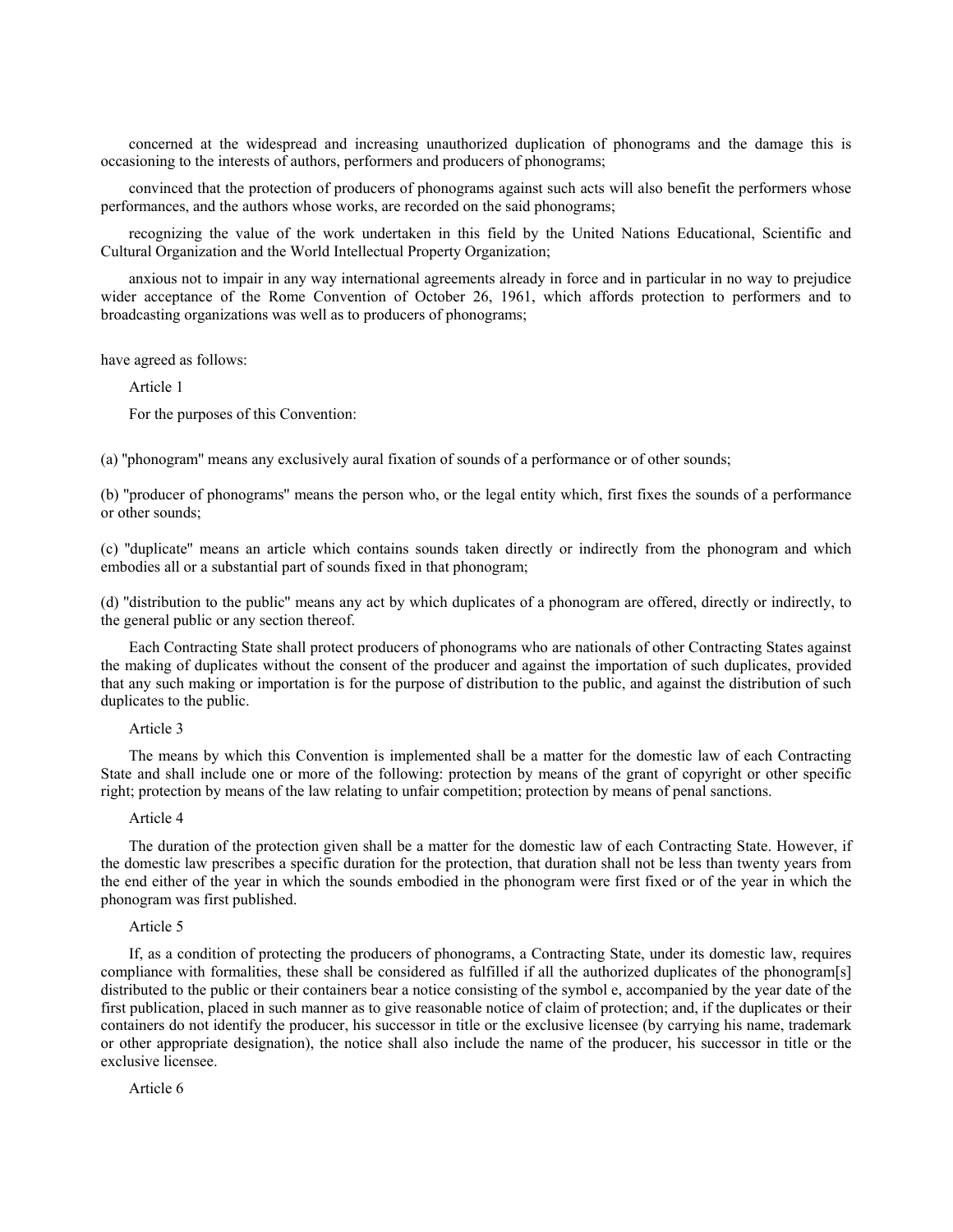Any Contracting State which affords protection by means of copyright or other specific right, or protection by means of penal sanctions, may in its domestic law provide, with regard to the protection of producers of phonograms, the same kinds of limitations as are permitted with respect to the protection of authors of literary and artistic works. However, no compulsory licenses may be permitted unless all of the following conditions are met:

(a) the duplication is for use solely for the purpose of teaching or scientific research;

(b) the license shall be valid for duplication only within the territory of the Contracting State whose competent authority has granted the license and shall not extend to the export of duplicates;

(c) the duplication made under the license gives rise to an equitable remuneration fixed by the said authority taking into account, *inter alia*, the number of duplicates which will be made.

(1) This Convention shall in no way be interpreted to limit or prejudice the protection otherwise secured to authors, to performers, to producers of phonograms or to broadcasting organization under any domestic law or international agreement.

(2) It shall be a matter for the domestic law of each Contracting State to determine the extent, if any, to which performers whose performances are fixed in a phonogram are entitled to enjoy protection and the conditions for enjoying any such protection.

(3) No Contracting State shall be required to apply the provisions of this Convention to any phonogram fixed before this Convention entered into force with respect to that State.

(4) Any Contracting State which, on October 29, 1971, affords protection to producers of phonograms solely on the basis of the place of first fixation may, by a notification deposited with the Director General of the World Intellectual Property Organization, declare that it will apply this criterion instead of the criterion of the nationality of the producer.

Article 8

(1) The International Bureau of the World Intellectual Property Organization shall assemble and publish information concerning the protection of phonograms. Each Contracting State shall promptly communicate to the International Bureau all new laws and official texts on this subject.

(2) The International Bureau shall, on request, furnish information to any Contracting State on matters concerning this Convention, and shall conduct studies and provide services designed to facilitate the protection provided for therein.

(3) The International Bureau shall exercise the functions enumerated in paragraphs (1)and (2) above in cooperation, for matters within their respective competence, with the United Nations Educational, Scientific and Cultural Organization and the International Labour Organization.

Article 9

(1) This Convention shall be deposited with the Secretary-General of the United Nations. It shall be open until April 30, 1972, for signature by any State that is a member of the United Nations, any of the Specialized Agencies brought into relationship with the United Nations, or the International Atomic Energy Agency, or is a party to the Statute of the International Court of Justice.

(2) This Convention shall be subject to ratification or acceptance by the signatory States. It shall be open for accession by any State referred to in paragraph (1) of this Article.

(3) Instruments of ratification, acceptance or accession shall be deposited with the Secretary-General of the United Nation.

(4) It is understood that, at the time a State becomes bound by this Convention, it will be in a position in accordance with its domestic law to give effect to the provisions of the Convention.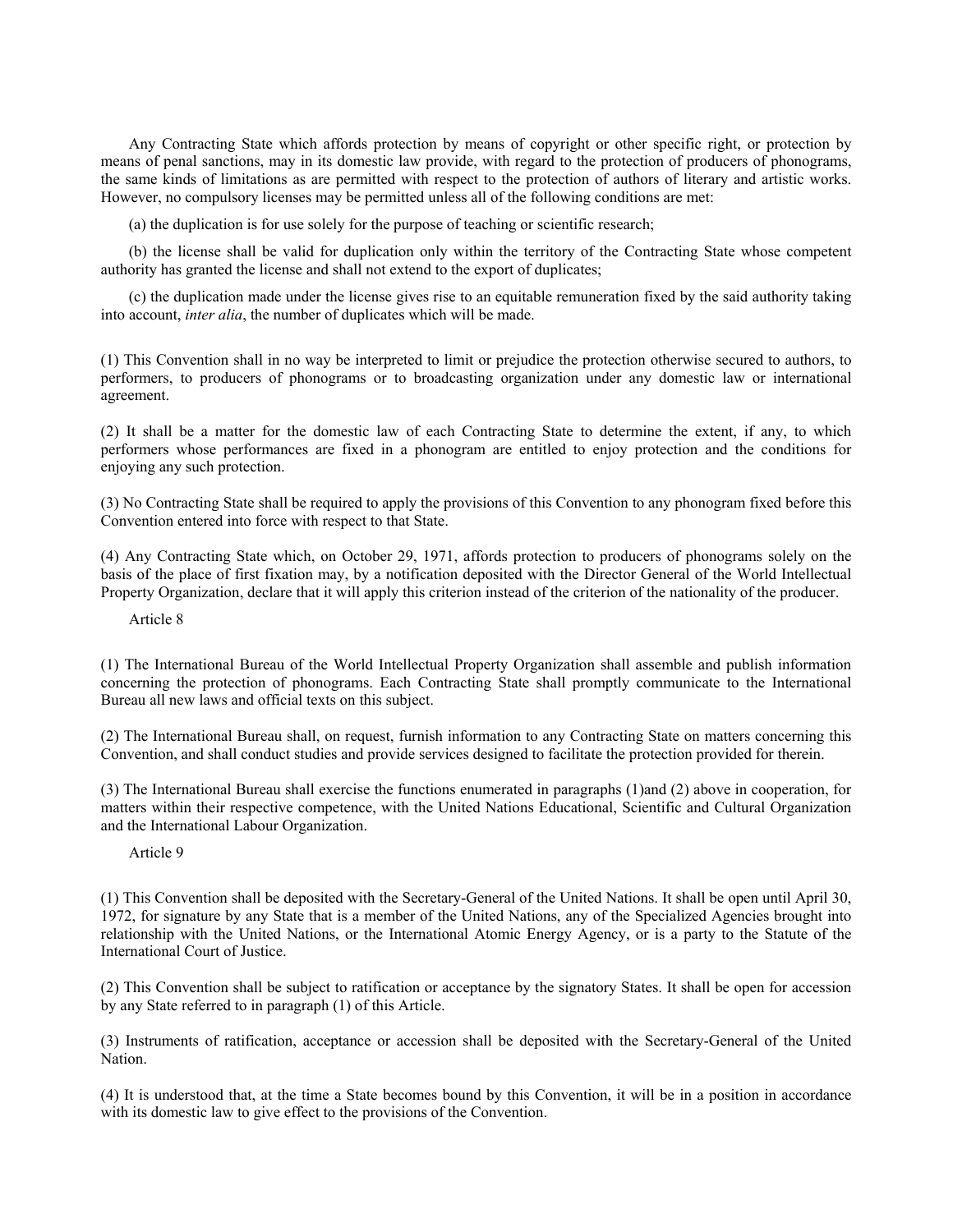Article 10

No reservation to this Convention are permitted.

Article 11

(1) This Convention shall enter into force three months after deposit of the fifth instrument of ratification, acceptance or accession.

(2) For each State ratifying, accepting or acceding to this Convention after the deposit of the fifth instrument of ratification, acceptance or accession, the Convention shall enter into force three months after the date on which the Director General of the World Intellectual Property Organization informs the States, in accordance with Article 13, paragraph (4), of the deposit of its instrument.

(3) Any State may, at the time of ratification, acceptance or accession or at any later date, declare by notification addressed to the Secretary-General of the United Nations that this Convention shall apply to all or any one of the territories for whose international affairs it is responsible. This notification will take effect three months after the date on which it is received.

(4) However, the preceding paragraph may in no way be understood as implying the recognition or tacit acceptance by a Contracting State of the factual situation concerning a territory to which this Convention is made applicable by another Contracting State by virtue of the said paragraph.

Article 12

(1) Any Contracting State may denounce this Convention, on its own behalf or on behalf of any of the territories referred to in Article 11, paragraph (3), by written notification addressed to the Secretary-General of the United Nations.

(2) Denunciation shall take effect twelve months after the date on which the Secretary-General of the United Nations has received the notification.

Article 13

(1) This Convention shall be signed in a single copy in English, French, Russian and Spanish, the four texts being equally authentic.

(2) Official texts shall be established by the Director General of the World Intellectual Property Organization, after consultation with the interested Governments in Arabic, Dutch, German, Italian and Portuguese languages.

(3) The Secretary-General of this United Nations shall notify the Director General of the World Intellectual Property Organization, the Director-General of the United Nations Educational, Scientific and Cultural Organization and the Director-General of the International Labour Office of:

- *(a)* signatures to this Convention;
- *(b)* the deposit of instruments of ratification, acceptance or accession;
- *(c)* the date of entry into force on this Convention;
- *(d)* any declaration notified pursuant to Article 11, paragraph (3);
- *(e)* the receipt of notifications of denunciation.

(4) The Director General of the World Intellectual Property Organization shall inform the States referred to in Article 9, paragraph (1), of the notifications received pursuant to the preceding paragraph and of any declarations made under Article 7, paragraph (4). He shall also notify the Director-General of the United Nations Educational, Scientific and Cultural Organization and the Director-General of the International Labour Office of such declarations.